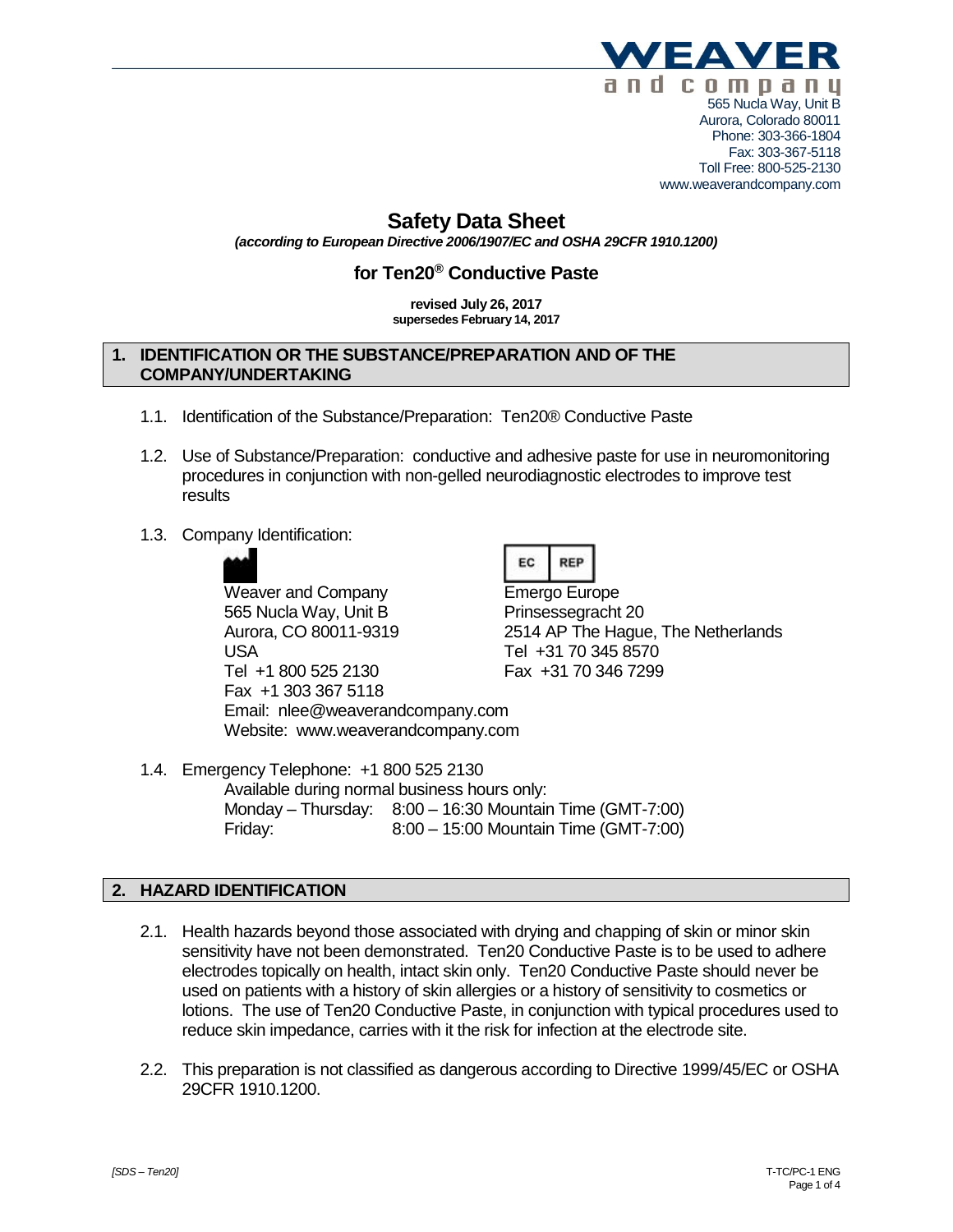

### **3. COMPOSITION/INFORMATION ON INGREDIENTS**

3.1. Mixture of Polyoxyethylene (20) Cetyl Ether, Water, Glycerin, Calcium Carbonate, 1,2- Propanediol, Potassium Chloride, Gelwhite, Sodium Chloride, Polyoxyethylene (20) Sorbitol, Methylparaben, and Propylparaben

### **4. FIRST AID MEASURES**

- 4.1. Eye Contact: Rinse eyes thoroughly with warm water for 10 to 15 minutes. Avoid rubbing the eyes. If eye irritation continues, contact a physician immediately.
- 4.2. Ingestion: Ten20 is essentially non-toxic if ingested. If irritation or discomfort is experienced, contact a physician.
- 4.3. Skin Irritation: Any persistent redness, soreness, burning, itching, or swelling of the skin should be reported immediately to a physician.

### **5. FIRE-FIGHTING MEASURES**

5.1. Ten20 is a nonflammable paste.

#### **6. ACCIDENTAL RELEASE MEASURES**

6.1. No special measures are required.

#### **7. HANDLING AND STORAGE**

- 7.1. Handling: No special handling is required. Wipe up any spilled material and dispose or appropriately according to local regulations.
- 7.2. Storage: Keep container tightly closed when not in use. Store at room temperature. Keep out of the reach of children.
- 7.3. Specific Uses: Preferable apply to the electrode using surgical or rubber gloves. Excessive or un-gloved exposure may cause finger skin dryness and chapping. Wash from hands after applying to patient. Do not use on or near injured skin. Avoid eye contact. Do not use with current-inducing electrodes.

### **8. EXPOSURE CONTROLS/PERSONAL PROTECTION**

- 8.1. Exposure Limit Values: Not applicable.
- 8.2. Exposure Controls: None required.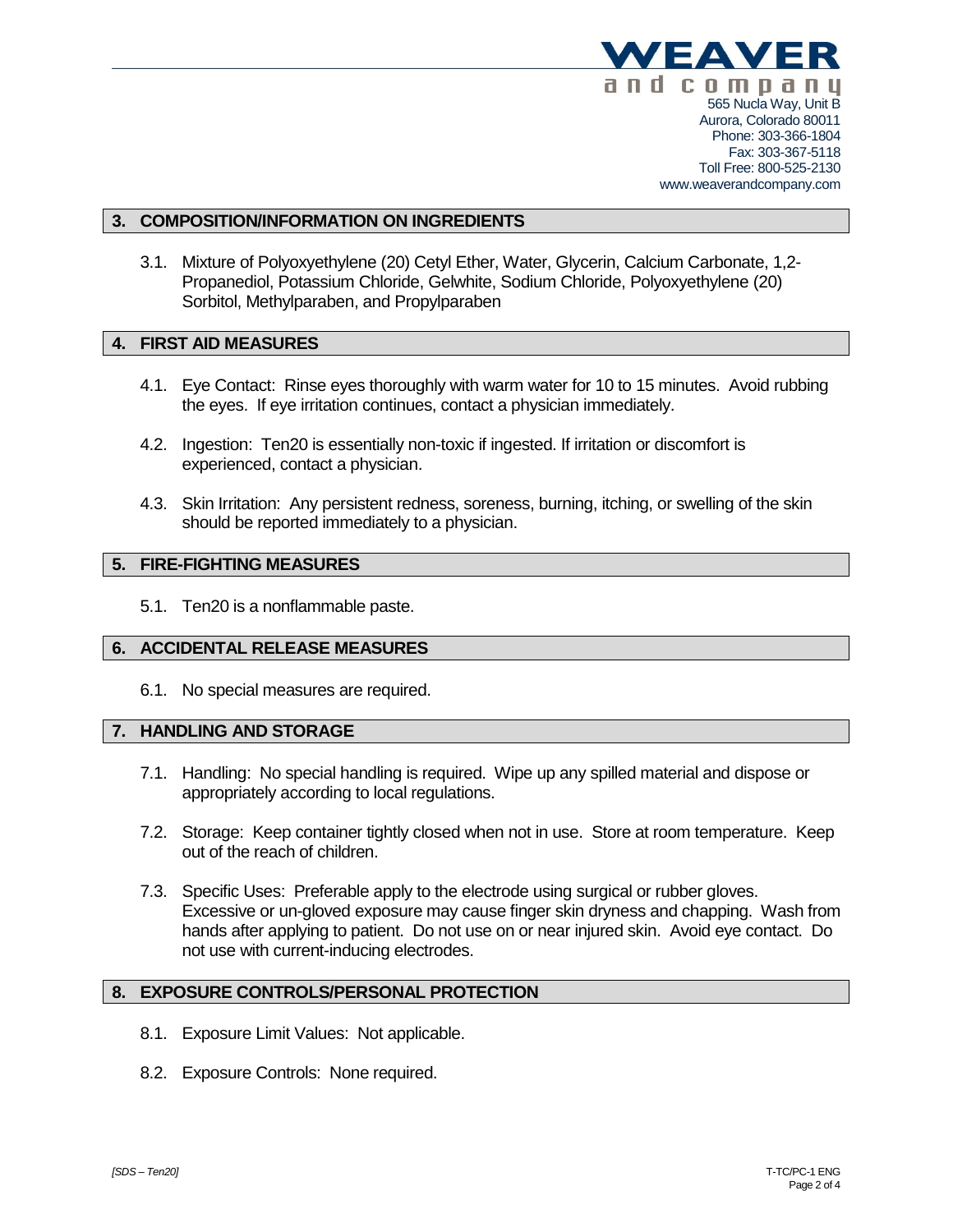

#### Phone: 303-366-1804 Fax: 303-367-5118 Toll Free: 800-525-2130 www.weaverandcompany.com

### **9. PHYSICAL AND CHEMICAL PROPERTIES**

- 9.1. General Information Physical State....................................Solid Paste Color..................................................Off-white Odor...................................................Odorless
- 9.2. Important Health, Safety, and Environmental Information Melting Point......................................44ºC Density...............................................Approximately 2.3 g/cm<sup>3</sup> Water Solubility..................................Partial
- 9.3. Other Information None available

### **10. STABILITY AND REACTIVITY**

General Information: Ten20 is stable and non-reactive under normal conditions. Hazardous polymerization will not occur.

- 10.1. Conditions to Avoid: None known
- 10.2. Materials to Avoid: None known
- 10.3. Hazardous Decomposition Products: None known

### **11. TOXICOLOGICAL INFORMATION**

11.1. When used properly, Ten20 is not expected to be toxic.

### **12. ECOLOGICAL INFORMATION**

- 12.1. Ecotoxicity: Ten20 is not expected to have a negative effect on aquatic organisms or other environmentally relevant organisms.
- 12.2. Mobility: Ten20, if released to the environment, is not expected to transport to groundwater or far from the site of release.
- 12.3. Persistence and Degradability: Ten20 is expected to degrade through biodegradation over time when exposed to the environment, as well as sewage treatment plants.
- 12.4. Bioaccumulative Potential: No harmful effects are expected.
- 12.5. Results of PBT assessment: Not applicable.